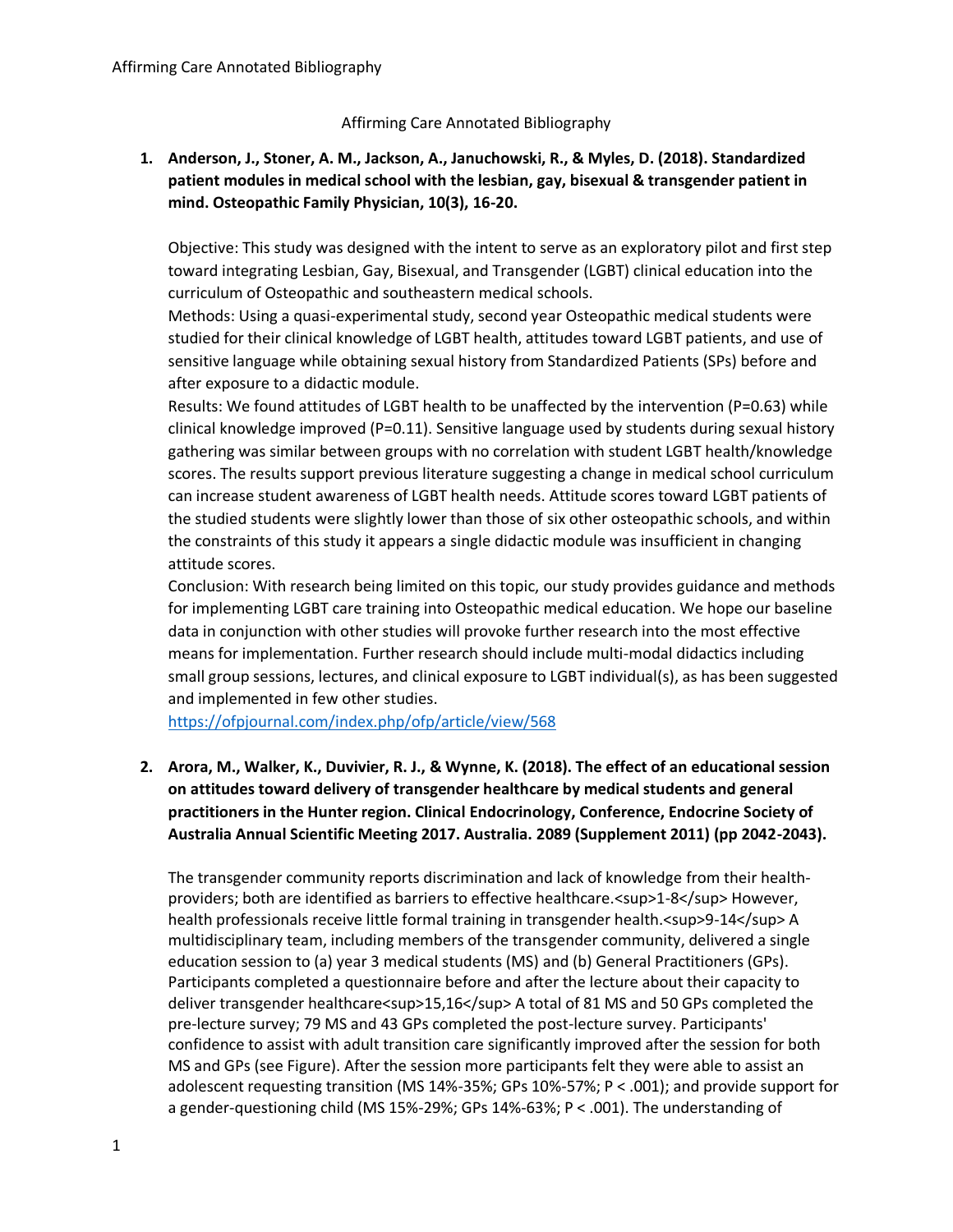appropriate preventative cancer screening improved in MS (49%-74%) and GPs (87%-96%). A third of MS (33%) and half of GPs (49%) considered gender identity to be constant after adolescence and to have an underlying biological basis; this remained similar after education (MS 35%, P = .17; GPs 55%, P = .67). The positive safety/risk profile of hormonal and surgical treatment was found to be the most persuasive evidence for providing care. Following the intervention significantly more MS (49%-75%;  $P = .002$ ) and GPs (77%-84%;  $P = .04$ ) agreed that hormonal and surgical treatment should be offered to the transgender community. A single educational session changed the attitudes of MS and GPs toward the delivery of transgender health. Access to competent healthcare improves the psychological and physical health of people with gender dysphoria.<sup>1,17,18</sup>Transgender health training should be available to all health-providers<sup>7,15,16</sup>.

# **3. Braun, H. M., Garcia-Grossman, I. R., Quinones-Rivera, A., & Deutsch, M. B. (2017). Outcome and Impact Evaluation of a Transgender Health Course for Health Profession Students. LGBT Health, 4(1), 55-61. doi:10.1089/lgbt.2016.0119**

**Abstract**

#### **PURPOSE:**

Being transgender is associated with numerous health disparities, and transgender individuals face mistreatment and discrimination in healthcare settings. At the same time, healthcare professionals report inadequate preparation to care for transgender people, and patients often have to teach their own medical providers about transgender care. Our study aimed to evaluate the impact of an elective course for health profession students in transgender health that was implemented to address these gaps in provider knowledge.

#### **METHODS:**

Students participated in a 10-session, lunch-hour elective course during the spring of 2015. To evaluate impact, course participants completed pre-, immediately post-, and 3-month postcourse questionnaires, including a previously validated nine-item transphobia scale, to determine the course's effect on knowledge, attitudes, and beliefs about transgender health. **RESULTS:**

Forty-six students completed the pre- and immediately postelective questionnaire (74% response rate). Compared with pre-elective surveys, immediately postelective scores demonstrated increased knowledge in most domains and reduced transphobia. Specific knowledge domains with improvements included terminology, best practices for collecting gender identity, awareness of the DSM-V gender dysphoria diagnosis, medications used for gender affirmation, and relevant federal policies. A previously validated transphobia scale was found to have good reliability in the current sample.

#### **CONCLUSION:**

This elective course led to positive short-term changes in measures of multiple knowledge domains and reduced measures of transphobia among health profession students. Further study is needed to assess the long-term impact. Our methods and findings, including the demonstration of reliability of a previously validated nine-item transphobia scale, serve as formative data for the future development of theory-based transgender medicine curricula and measures.

<https://www.ncbi.nlm.nih.gov/pubmed/28075699>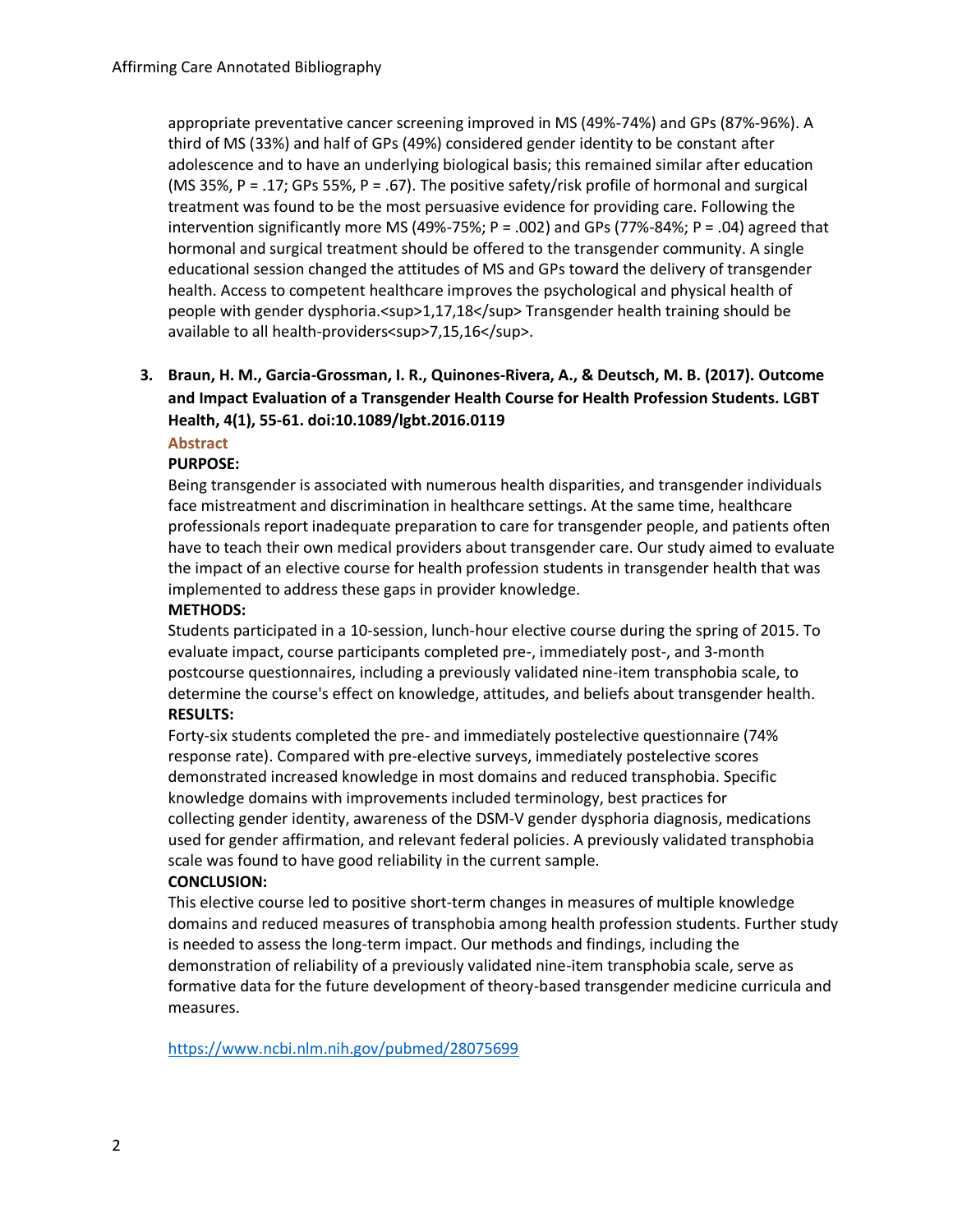**4. Buhalog, B., Peebles, J. K., Mansh, M., Kim, E. A., Knott, P. D., Hoffman, W., . . . Arron, S. T. (2019). Trainee Exposure and Education for Minimally Invasive Gender-Affirming Procedures. Dermatologic Clinics. doi:10.1016/j.det.2019.10.009**

Minimally invasive gender-affirming procedures (MIGAPs), which aim to align gender identity and expression for transgender and gender-nonbinary patients in a way that is safe, effective, and semipermanent or reversible, are gaining in popularity. This article assesses the current amount of trainee exposure in clinic and didactic sessions in core procedural specialties nationwide via survey study of program directors. Low exposure of residents and fellows to MIGAPs was observed overall and a lack of procedure-specific education. In an effort to provide excellent patient care, promote cultural humility, and improve patients' quality of life, further education regarding these procedures is necessary.

## https://pubmed.ncbi.nlm.nih.gov/32115138/

**5. Cherabie, J., Nilsen, K., & Houssayni, S. (2018). Transgender Health Medical Education Intervention and its Effects on Beliefs, Attitudes, Comfort, and Knowledge. Kans J Med, 11(4), 106-109.** 

#### **Abstract**

## **INTRODUCTION:**

Transgender health disparities have been well documented in the literature in recent years, as have the lack of transgender health issues in medical education programs across the country.

### **METHODS:**

A prospective study was conducted with an hour-long didactic lecture on transgender health being given to faculty, medical students, and residents at the University of Kansas School of Medicine-Wichita. The didactic lecture included educational information and presentations by transgender persons. A pre-intervention and two post-intervention survey was given to assess attitudes, comfort level, knowledge, and beliefs regarding the treatment of transgendered persons and associated health concerns. A second post-intervention survey was given at 90 days. The question of what attendees planned to do differently as a result of the intervention was asked.

#### **RESULTS:**

The intervention provided a significant positive increase in attitudes, comfort levels, and knowledge with respect to transgender health issues between the pre- and post-intervention surveys, however, did not provide a significant positive increase in beliefs on transgender health issues. There was no significant change in attitude, comfort levels, knowledge, or beliefs from the post-survey after 90 days. Four categories of what attendees planned to do differently as a result of the intervention also were identified.

#### **CONCLUSIONS:**

A didactic lecture on transgender health issues can positively change attitudes, comfort levels, and knowledge on transgender health issues significantly with the changes sustaining after 90 days. Beliefs tend to be much harder to change.

<https://www.ncbi.nlm.nih.gov/pubmed/30937150>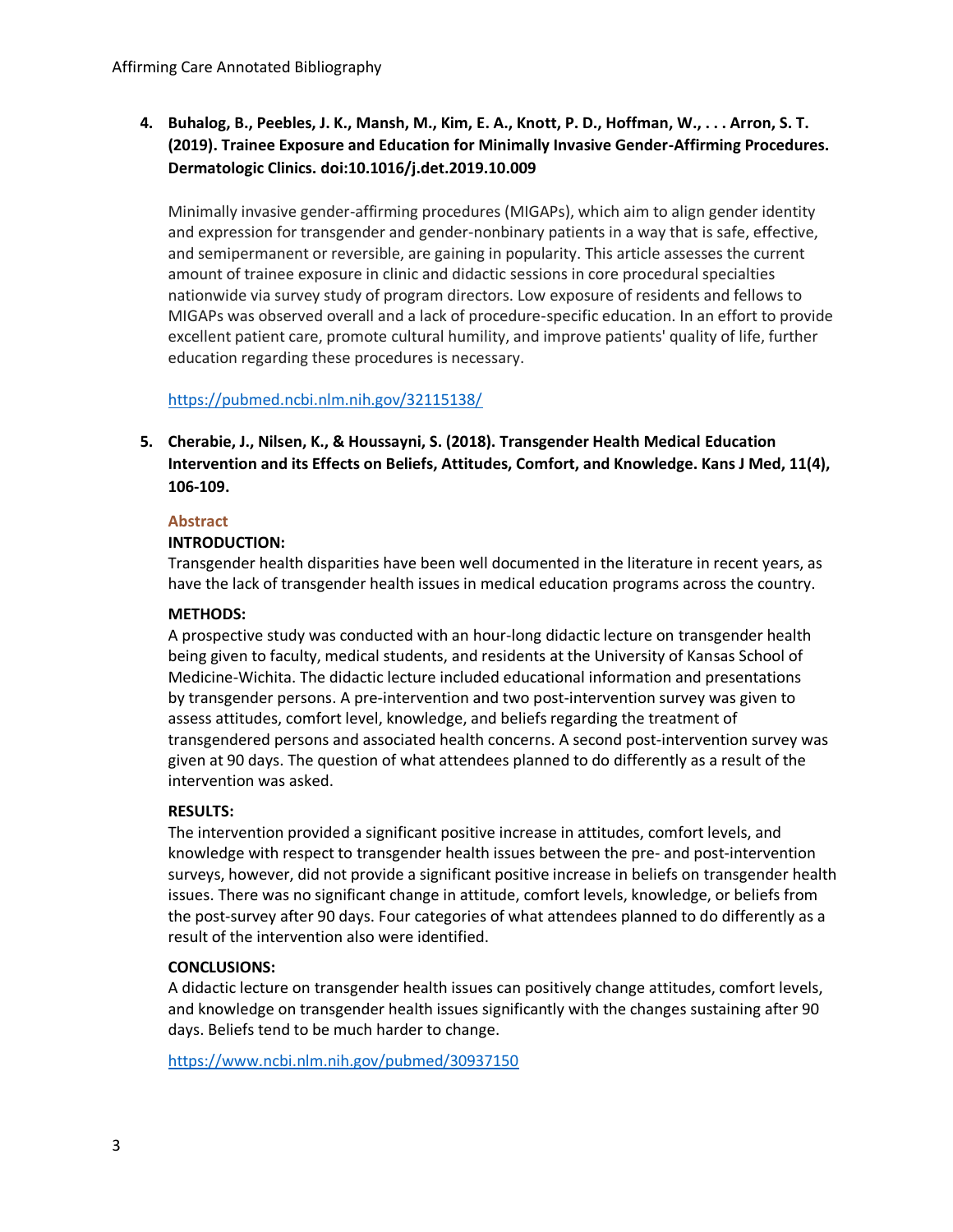**6. Eriksson, S. E., & Safer, J. D. (2016). Evidence-Based Curricular Content Improves Student Knowledge and Changes Attitudes Towards Transgender Medicine. Endocr Pract, 22(7), 837- 841. doi:10.4158/EP151141.OR**

### **OBJECTIVE:**

Previous studies have demonstrated that the addition of transgender medicine content to a medical school curriculum increased students' comfort and willingness to treat transgender patients. We aimed to demonstrate that (1) evidence-based curricular content would improve knowledge of and change attitudes towards transgender medicine, and (2) students would consider cross-sex hormone therapy a legitimate treatment option for transgender patients.

### **METHODS:**

Curricular content with a focus on the biologic evidence for the durability of gender identity was added to the first-year medical program at Boston University School of Medicine. Immediately before and after exposure to the content, students were presented with an assessment of their knowledge of the etiology of gender identity.

### **RESULTS:**

Immediately following exposure to the content, a significant number of students changed their answer regarding the etiology of gender identity so that the number of correct responses increased from 63% (n = 56) to 93% (n = 121) (P<.001). For transgender treatment, the number of correct responses increased from 20% (n = 56) before exposure to the content to 50% (n = 121) following exposure (P<.001).

### **CONCLUSION:**

The addition of transgender medicine content to a medical school curriculum with a focus on the biologic evidence for a durable gender identity is an effective means of educating students about the etiology of gender identity and the appropriateness of cross-sex hormone therapy as a treatment for transgender patients.

<https://www.ncbi.nlm.nih.gov/pubmed/27042742>

**7. Grosz, A. M., Gutierrez, D., Lui, A. A., Chang, J. J., Cole-Kelly, K., & Ng, H. (2017). A Student-Led Introduction to Lesbian, Gay, Bisexual, and Transgender Health for First-Year Medical Students. Fam Med, 49(1), 52-56.** 

## **BACKGROUND AND OBJECTIVES:**

Lesbian, gay, bisexual, and transgender (LGBT) individuals face significant health disparities. This is in part because many physicians are not sensitive to, and/or are underprepared to address, LGBT-specific concerns. To help meet this need, we, a group of second- and fourth-year medical students with faculty oversight, organized a session on LGBT health for first-year medical students.

#### **METHODS:**

The three second-year and one fourth-year student authors designed a mandatory session for the 167 first-years at Case Western Reserve University School of Medicine in Cleveland, OH. The 2-hour session consisted of a student-delivered presentation, a patient panel, and a small-group session. Students' LGBT health knowledge and confidence in providing care were assessed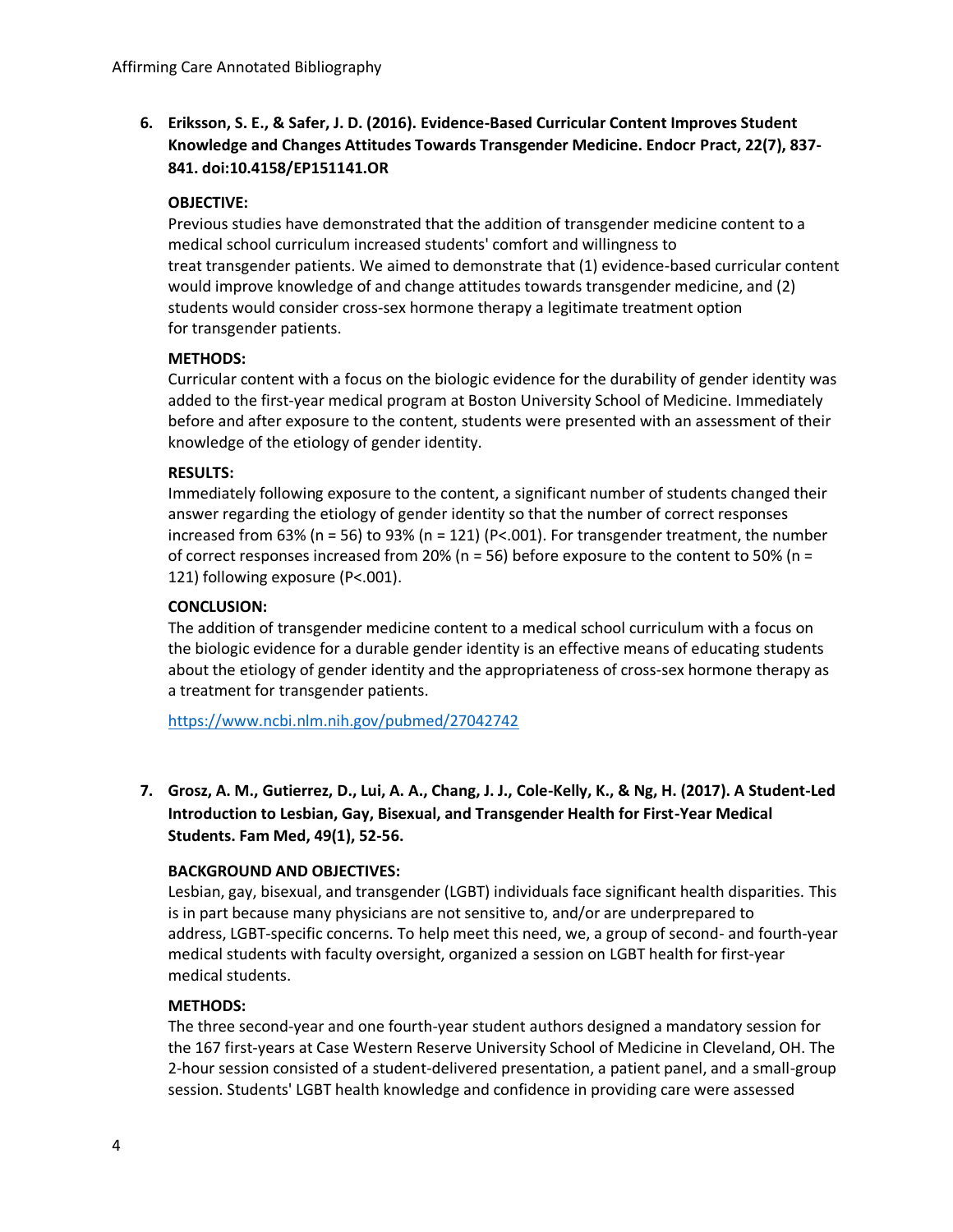anonymously before and after the session, and individuals' pre- and post-session assessments were paired using student-generated identifiers.

### **RESULTS:**

A total of 73 complete, matched pre-/post-session assessments were received. Students' familiarity with LGBT terminology and demographics increased significantly after the session. Students' perceived preparedness and comfort in providing LGBT-specific care significantly improved in most areas as well. Students strongly praised the session, in particular the patient panel.

## **CONCLUSION:**

A student-led educational session on LGBT health can effectively improve first-year medical students' LGBT knowledge and confidence to provide care.

<https://www.ncbi.nlm.nih.gov/pubmed/28166581>

**8. Holthouser, A., Sawning, S., Leslie, K. F., Jones, V. F., Steinbock, S., Noonan, E. J., . . . Davis, J. (2017). eQuality: a process model to develop an integrated, comprehensive medical education curriculum for LGBT, gender nonconforming, and DSD health. Medical Science Educator, 27(2), 371-383.** 

Patients who are lesbian, gay, bisexual, transgender (LGBT), gender nonconforming (GNC), or born with differences of sex development (DSD) face significant health disparities. Many of these disparities originate from discrimination and systemic biases that decrease access to care and from inadequate provider knowledge that contributes to unmet medical needs. Provider training to deliver equitable care for these populations is thus critical, but such training is deficient at most medical institutions. The authors developed an integrated educational model, eQuality, that sought to drive educational and system innovation by teaching and assessing the acquisition of attitudes, knowledge, and skills needed to provide competent care for LGBT/GNC/DSD individuals. This paper outlines the process of its implementation for other programs to model. With input from an LGBT/GNC community advisory panel, eQuality incorporated new teaching sessions and revised existing content in 50.5 h of required curriculum. This curriculum involved 23 teaching faculty and included direct student-LGBT/GNC/DSD patient interactions for 320 students. The program was piloted in the first and second years of medical school and is being expanded into medical school years 3 and 4 with clinical assessments to ensure that curriculum translates into improved patient care. eQuality demonstrates that promoting healthcare equity for LGBT/GNC/DSD populations through medical education is feasible. Forthcoming baseline data will also enable future longitudinal comparisons as eQuality cultivates exceptional insight into the evolution of LGBT/GNC/DSD health knowledge and awareness among both students and faculty.

[https://www.researchgate.net/publication/316023562\\_eQuality\\_a\\_Process\\_Model\\_to\\_Develop](https://www.researchgate.net/publication/316023562_eQuality_a_Process_Model_to_Develop_an_Integrated_Comprehensive_Medical_Education_Curriculum_for_LGBT_Gender_Nonconforming_and_DSD_Health) an Integrated Comprehensive Medical Education Curriculum for LGBT Gender Nonconfor ming and DSD Health

**9. Kelley, L., Chou, C. L., Dibble, S. L., & Robertson, P. A. (2008). A critical intervention in lesbian, gay, bisexual, and transgender health: knowledge and attitude outcomes among second-year medical students. Teach Learn Med, 20(3), 248-253. doi:10.1080/10401330802199567**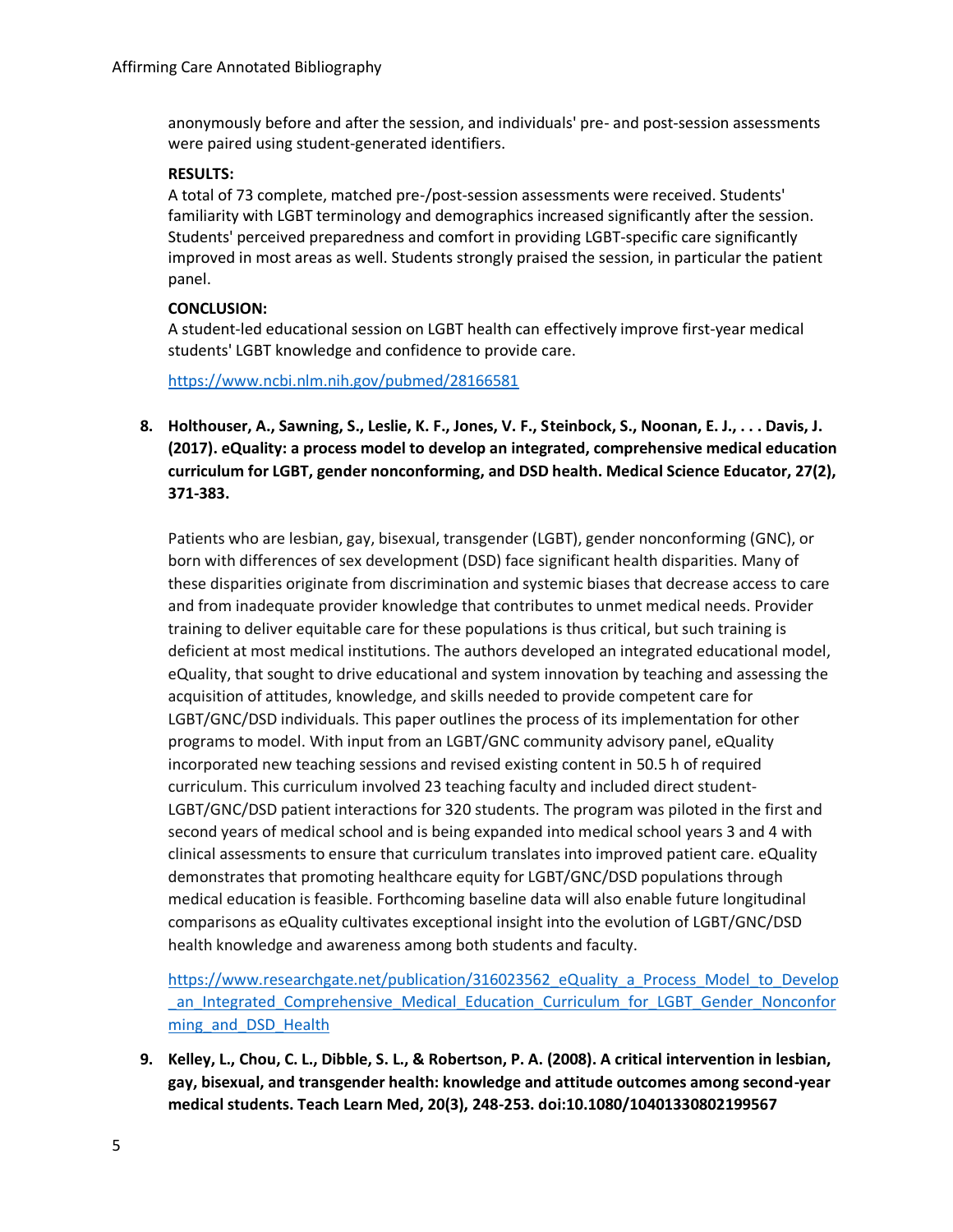BACKGROUND: Lesbian, gay, bisexual, and transgender (LGBT) persons represent an underserved population susceptible to health care disparities. DESCRIPTION: In February 2004, we implemented an LGBT health curriculum for students at the University of California at San Francisco. Confidential matched questionnaires elicited students' knowledge, attitudes, and beliefs about LGBT health issues before and after the intervention. EVALUATION: The surveyed population (52% response rate) was demographically similar to the entire class. There was statistically significant change in the responses to 4 of 16 questionnaire items (p <or= .001; largest absolute change was 0.57 on a 5-point scale). Students demonstrated increased knowledge about access to health care and LGBT relationships, increased willingness to treat patients with gender identity issues, and enhanced awareness that sexual identity and practices are clinically relevant. CONCLUSIONS: Our simple curricular intervention led to significant shortterm changes in a small number of survey items assessing students' knowledge and beliefs about LGBT persons.

#### <https://www.ncbi.nlm.nih.gov/pubmed/18615300>

## **10. Marshall, A., Pickle, S., & Lawlis, S. (2017). Transgender medicine curriculum: Integration into an organ system–Based preclinical program. MedEdPORTAL: the journal of teaching and learning resources, 13.**

**Introduction:** There is a recognized and articulated need for health professionals to understand the definitions, health disparities, and medical management of transgender patients. This recognition comes organically from students requesting more information, and top-down from governing bodies such as the AAMC or the Liaison Committee on Medical Education. Surveys of North American medical schools indicate that training in transgender medicine (specifically, the process of transition) is infrequent and inadequate. One problem underlying this trend may be the lack of resources to help conceptualize and roll out a transgender medicine curriculum. **Methods:** Here, we report the integration of training in transgender medicine into the organ system–based course Endocrine-Reproduction. This transgender curriculum includes coverage of basic science, clinical management, ethics, and clinical skills. The curriculum leverages an already existing, health care disparity–focused curriculum but adds (1) a didactic component for dissemination and discussion of basic science principles applied to transgender patients and (2) a mock initial encounter between a physician and patient with gender dysphoria. **Results:** Following the first-time implementation of the transgender curriculum, students were surveyed, with a large majority reporting feeling more prepared to care for transgender patients. **Discussion:** We conclude that including a multidisciplinary transgender medicine curriculum in medical school advances the goal of creating safe, effective physicians by providing fundamental knowledge about an underserved population of patients, as well as exampled application of that knowledge.

<https://www.mededportal.org/publication/10536/>

**11. Mayfield, J., De May, H., Tillery, K., Winer, J., Ball, E., Rogers, J., . . . Crandall, C. (2016). Lesbian, Gay, Bisexual, Transgender, and Queer (LGBTQ) Healthcare in Undergraduate Medical Education: Assessment and Focused Intervention for Medical Students Transitioning to the Wards.**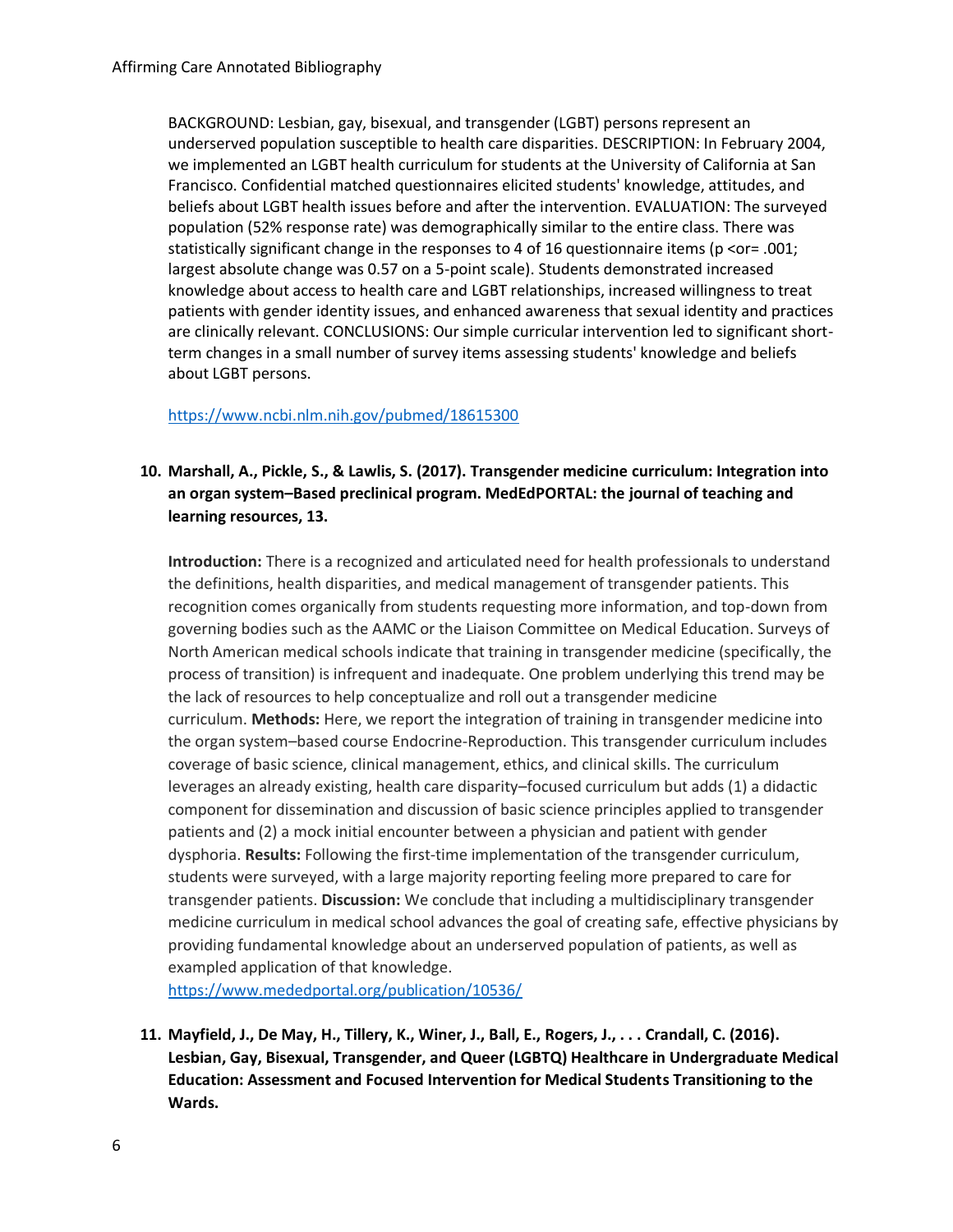#### **Abstract**

Needs and Objectives The lesbian, gay, bisexual, transgender, and queer (LGBTQ) community is a diverse group that, despite recent progress, continues to face health disparities. With 3.4% of US adults identifying as LGBTQ, healthcare providers have a duty to recognize their unique needs [1]. Negative outcomes are as diverse as the community, ranging from young gay men being twice as likely to be hypertensive as their straight peers [2] to lesbian women receiving very rare or no cervical cancer screening [3]. The 2011 Institute of Medicine report on LGBTQ health identified lack of provider knowledge as one of the foremost barriers to ameliorating these disparities [4]. Furthermore, provider ignorance of LGBTQ health issues has shown to result in a negative patient experience, possibly delaying care seeking behavior [4, 5, 6]. Previous studies have shown that enhancing LGBTQ medical education has positively shaped medical students knowledge, attitudes and clinical skills [7, 8]. However, like most other medical schools, the Uni versity of New Mexico School of Medicine (UNMSOM) has had difficulty creating and integrating curricula around LGBTQ health, with only three hours of dedicated time versus the national median of five [9]. The assessment and intervention described below were important aspects of our continued efforts to improve sexual and gender minority health at UNMSOM. Though it is known that LGBTQ topics should be integrated into medical school curricula, we had limited data regarding the baseline knowledge and receptiveness of our institution's third-year medical students transitioning into the clinical clerkships. To begin to fill this gap, we developed a novel assessment tool and lecture which are mapped to the LGBTQ competencies released by the AAMC in 2014 [10]. Our goals in the session were: (1) to better understand medical students' attitudes and knowledge of terminology, basic diagnosis and management, screening and prevention, sexual history taking, and counseling; and (2) to provide students with a foundational knowledge of sexual orientation and gender identity before they entered the clerkship year. Setting and Participants The session took place in a 1 hour block during T ransitions, which is a 4-week course at UNMSOM designed to 'transition' rising third year medical students into clinical medicine. There were 79 total participants. 43 identified as female, 35 as male, and 1 declined to identify. Most were 21-25 (n=38) or 26-30 (n=35) years of age; 4 participants were 31-40 and 2 were 40+. Description of Program/Intervention Our intervention was twofold, involving (1) an attitude/knowledge survey and (2) a focused mini lecture. In addition to demographic fields, the survey component contained a set of 14 vignette-style knowledge questions written to correspond to high-priority AAMC competencies [10]. We also included 15 attitudinal questions, 13 of which were previously administered to the same class during their first year in medical school. Following the survey, we provided the students a handout containing a series of clinical vignettes similar to questions presented in the survey. Facilitators then discussed these vignettes using the Socratic method. Following each vignette, we gave a short didactic lesson. Topics addressed included common terms and definitions (difference between sexuality, gender, and gender expression), LGBTQ health issues (depression and preventive health), and how to open a conversation with your patients about sexuality and gender. Evaluation Two primary outcome measures were identified for the session. The first, and most important for our ongoing efforts, is the knowledge assessment. The average score was 60.8% which, when broken down by competency mappings, will help us target our curricular interventions. For example, when presented with a vignette depicting a patient with multiple identities, i.e. transgender man who has sex with men, only 30% were able to correctly identify sexual orientation. The second, a comparison of attitudinal questions administered during year 1, will yield insight into the effects of medical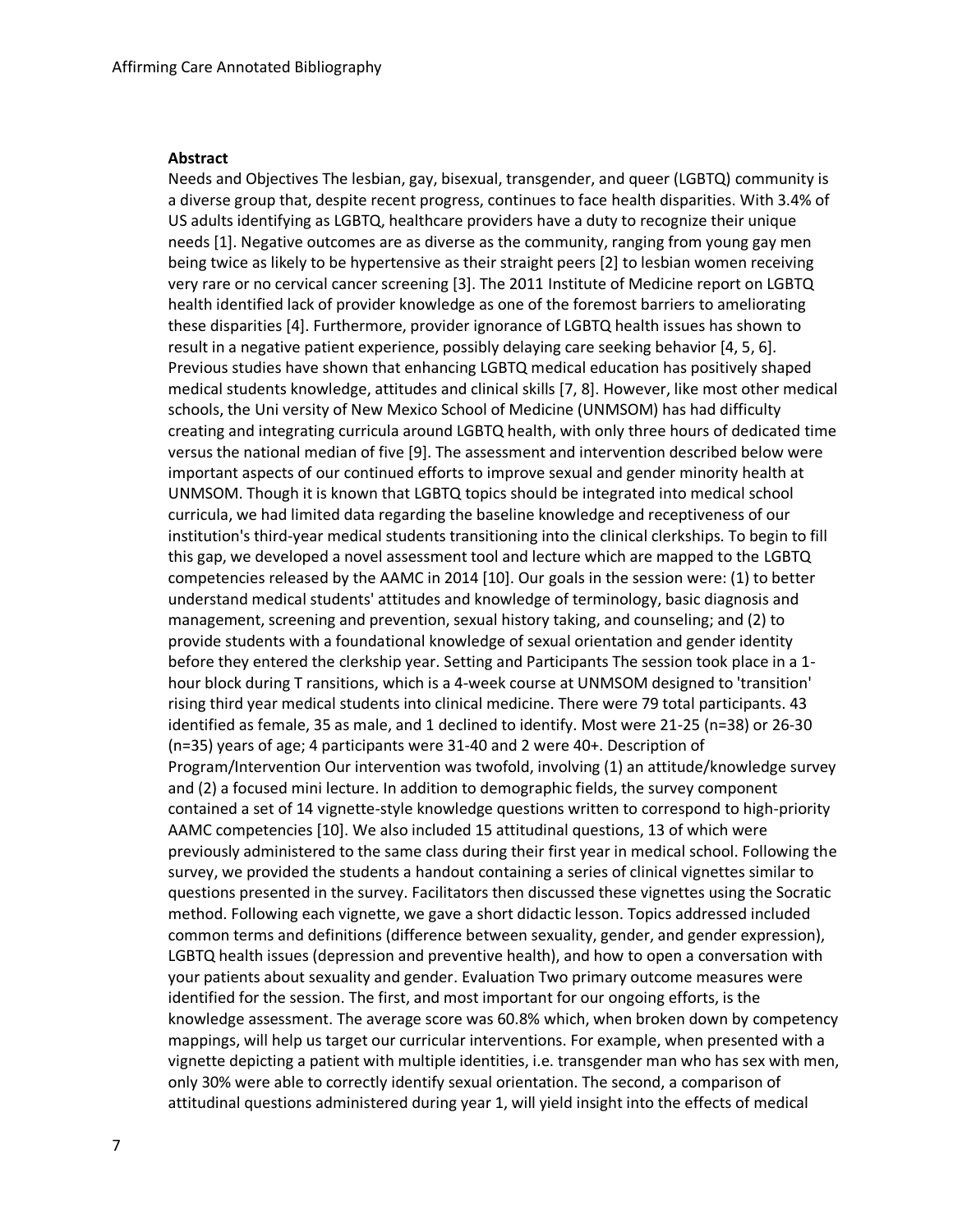education on students' perception of LGBTQ people. Discussion Our data suggest that a primary barrier to medical students' understanding of the identities and medical concerns of LGBTQ people is learners' comprehension of sexual orientation and gender identity and the terminology that describes these entities. Mastery of these concepts is crucial to understand how sexual orientation and gender identity affect healthcare delivery. Based on the results of this assessment, we have redirected our efforts to better integrate this information in the preclinical years so that students are better prepared to learn more advanced topics e.g., how LGBTQ status affects prevention, diagnosis, and management.'

<https://digitalrepository.unm.edu/ume-research-papers/1/>

**12. Park, J. A., & Safer, J. D. (2018). Clinical exposure to transgender medicine improves students' preparedness above levels seen with cultural competency training and didactic teaching alone: Crucial addition to the boston university model for teaching transgender health care. Endocrine Reviews, Conference, 100th Annual Meeting of the Endocrine Society, ENDO 2018. United States. 2039 (2012 Supplement 2011) (no pagination).** 

#### **Abstract**

**Purpose:** Transgender individuals are medically underserved in the United States and face many documented disparities in care due to providers' lack of education, training, and comfort. We have previously demonstrated that specific transgender medicine content in a medical school curriculum increases students' willingness to treat transgender patients. However, we have also identified that those same students are less comfortable with transgender care relative to care for lesbian, gay, and bisexual patients. We aimed to demonstrate that clinical exposure to care for transgender patients would help close this gap. **Methods:** At Boston University School of Medicine, we piloted a transgender medicine elective where students rotate on services that provide clinical care for transgender individuals. Pre- and postsurveys were administered to students who participated in the elective. **Results:** After completing the elective, students who reported "high" comfort increased from 45% (9/20) to 80% (16/20) (*p*=0.04), and students who reported "high" knowledge regarding management of transgender patients increased from 0% (0/20) to 85% (17/20) (*p*<0.001*)*. **Conclusion:** Although integrating evidence-based, transgenderspecific content into medical curricula improves student knowledge and comfort with transgender medical care, gaps remain. Clinical exposure to transgender medicine during clinical years can contribute to closing that gap and improving access to care for transgender individuals.

<https://www.ncbi.nlm.nih.gov/pubmed/29344576>

## **13. Safer, J. D., & Pearce, E. N. (2013). A simple curriculum content change increased medical student comfort with transgender medicine. Endocr Pract, 19(4), 633-637. doi:10.4158/EP13014.OR**

#### **Abstract**

#### **OBJECTIVE:**

A barrier to safe therapy for transgender patients is lack of access to care. Because transgender medicine is rarely taught in medical curricula, few physicians are comfortable with the treatment of transgender conditions. Our objective was to demonstrate that a simple content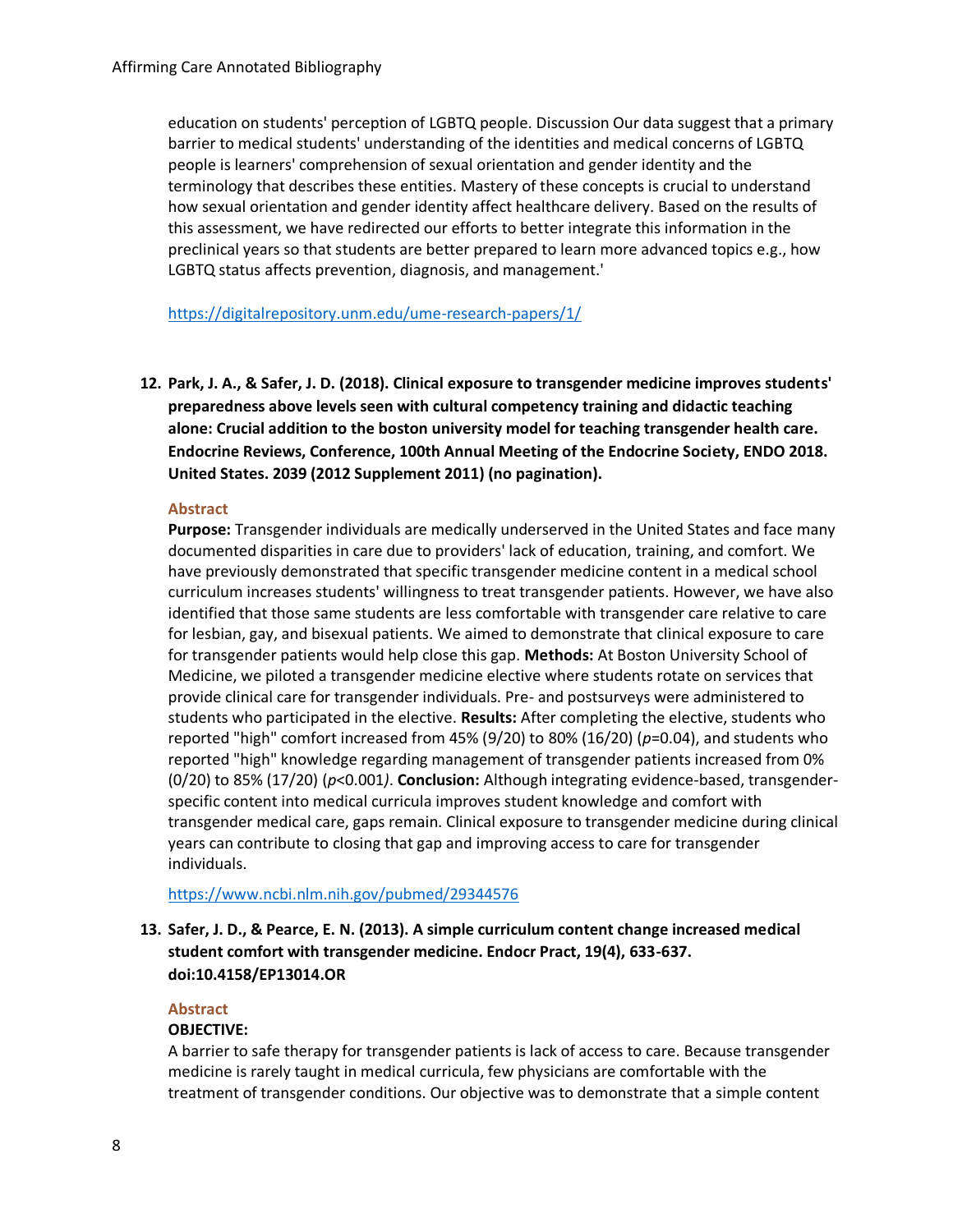change in a medical school curriculum would increase students' willingness to care for transgender patients.

#### **METHODS:**

Curriculum content was added to the endocrinology unit of the Boston University second-year pathophysiology course regarding rigidity of gender identity, treatment regimens, and monitoring requirements. All medical students received an online, anonymous questionnaire 1 month prior to and 1 month after receiving the transgender teaching. The questionnaire asked about predicted comfort using hormones to treat transgender individuals. Shifts in the views of the second-year students were compared with views of students not exposed to the curriculum change.

#### **RESULTS:**

Prior to the unit, 38% of students self-reported anticipated discomfort with caring for transgender patients. In addition, 5% of students reported that the treatment was not a part of conventional medicine. Students in the second-year class were no different than other students. Subsequent to the teaching unit, the second-year students reported a 67% drop in discomfort with providing transgender care (P<.001), and no second-year students reported the opinion that treatment was not a part of conventional medicine.

#### **CONCLUSION:**

A simple change in the content of the second-year medical school curriculum significantly increased students' self-reported willingness to care for transgender patients.

<https://www.ncbi.nlm.nih.gov/pubmed/23425656>

**14. Sawning, S., Steinbock, S., Croley, R., Combs, R., Shaw, A., & Ganzel, T. (2017). A first step in addressing medical education Curriculum gaps in lesbian-, gay-, bisexual-, and transgenderrelated content: The University of Louisville Lesbian, Gay, Bisexual, and Transgender Health Certificate Program. Educ Health (Abingdon), 30(2), 108-114. doi:10.4103/efh.EfH\_78\_16**

#### **Abstract**

## **BACKGROUND:**

Individuals who are lesbian, gay, bisexual, transgender (LGBT), gender nonconforming, and/or born with differences of sex development have specific health needs and significant health disparities exacerbated by a lack of training among health professionals. The University of Louisville LGBT Health Certificate Program used an interdisciplinary approach to increase training, potentially enabling future physicians to provide quality healthcare to LGBT patients.

#### **METHODS:**

A pretest-post-test design was used to investigate medical students' (n = 39) attitude and knowledge outcomes after program participation. Attitudinal items with Likert-type responses were analyzed using the Wilcoxon signed-rank test. Baseline frequency and percentage of correct responses were tabulated for knowledge questions. At both pre- and post-test, the 11 knowledge items were summed to establish a total knowledge score, creating two total scores. The paired sample t-test was used to evaluate the pre- and post-change, and Cohen's D was used to assess effect size. All P values were two-tailed. Statistical significance was set by convention at  $P < 0.05$ .

#### **RESULTS:**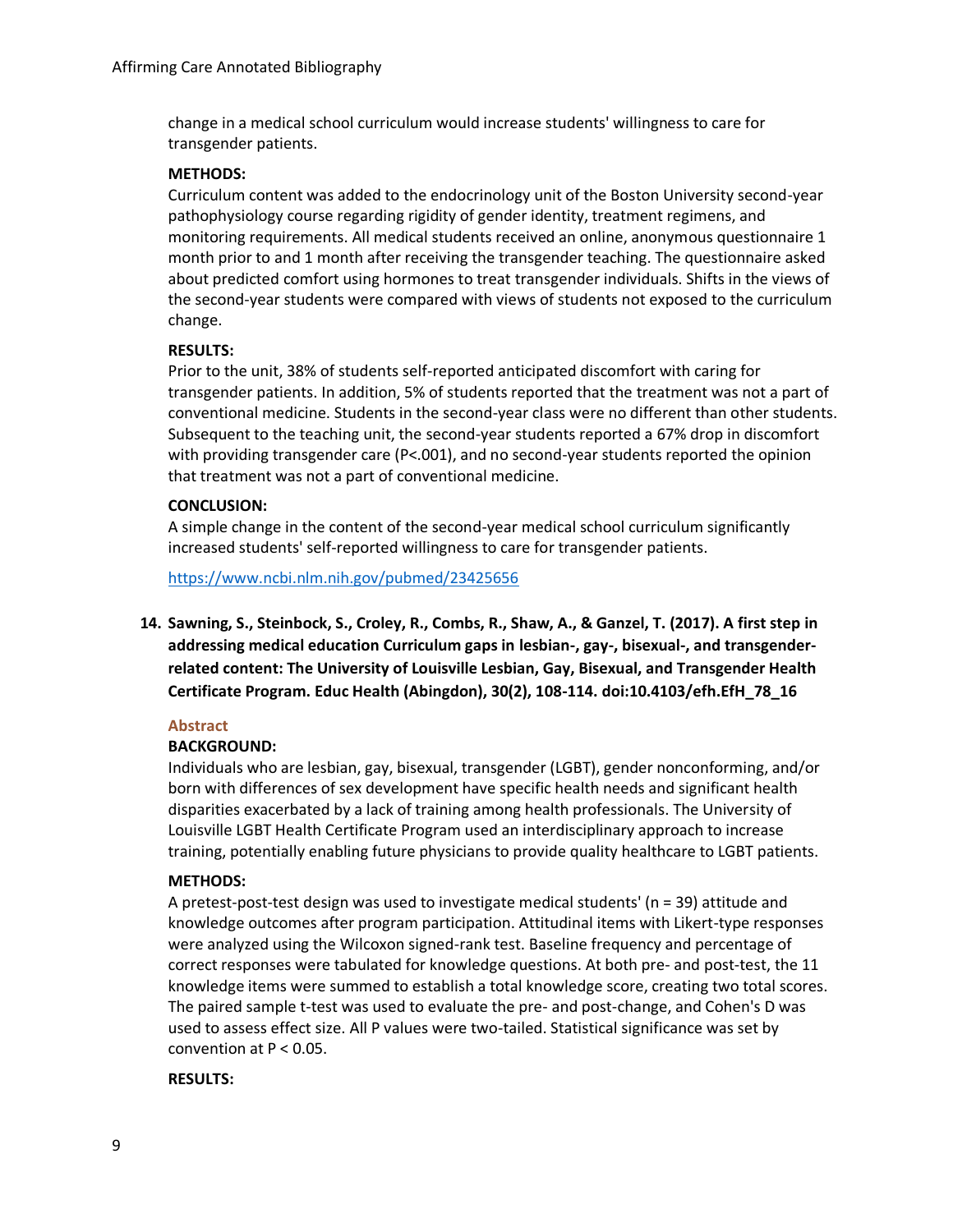Students correctly answered 69% or less of the knowledge questions at baseline. Total correct knowledge scores significantly increased post intervention with the effect size being large (Cohen's D = 0.90, P < 0.001). Attitudes significantly increased post intervention on two items (P = 0.019 and P = 0.037). Some attitude items decreased post intervention: students felt it is more challenging to conduct a patient history with a LGB patient (pre-mean agreement = 2.44; postmean agreement =  $2.97$ ,  $P = 0.018$ ).

### **CONCLUSIONS:**

Medical educators can play a critical role in decreasing LGBT healthcare disparities. The University of Louisville LGBT Health Certificate Program played an important first step in increasing medical students' knowledge and improving certain attitudes about LGBT patients.

<https://www.ncbi.nlm.nih.gov/pubmed/28928340>

## **15. Sequeira, G. M., Chakraborti, C., & Panunti, B. A. (2012). Integrating Lesbian, Gay, Bisexual, and Transgender (LGBT) Content Into Undergraduate Medical School Curricula: A Qualitative Study. Ochsner J, 12(4), 379-382.**

#### **Background**

The lesbian, gay, bisexual, and transgender (LGBT) community is a diverse, underserved, and often stigmatized group that faces many barriers to accessing quality healthcare. Not only are few practicing physicians knowledgeable about and sensitive to the needs of LGBT patients, but medical school curricula include limited LGBT-related content. Our goals were to use LGBTrelated educational sessions to gauge undergraduate medical students' interest and their perceptions of relevance and to eventually incorporate this topic into the curriculum. Methods

We provided 4 educational sessions to preclinical medical students at the Tulane University School of Medicine: 3 optional, 1-hour didactic sessions and 1 standardized patient encounter. Following sessions 1-3, students completed electronic feedback forms; we then analyzed their responses thematically.

#### **Results**

The thematic analysis of student responses identified key themes: a current lack of exposure to LGBT content, agreement that LGBT material is applicable to students' work as future physicians, and the relevance of including such information in the medical school curriculum. Conclusion

The study validated the underlying assumption that LGBT educational sessions are meaningful to and valued by medical students.

#### <https://www.ncbi.nlm.nih.gov/pmc/articles/PMC3527869/>

## **16. Solotke, M., Sitkin, N. A., Schwartz, M. L., & Encandela, J. A. (2019). Twelve tips for incorporating and teaching sexual and gender minority health in medical school curricula. Medical teacher, 41(2), 141-146.**

The World Health Organization has identified many barriers to improving the health of lesbian, gay, bisexual, and transgender (LGBT) patients, including challenges to incorporating and teaching about healthcare for such patients, which we call "sexual and gender minority" (SGM) health content. These challenges include structural and logistical barriers to incorporating SGM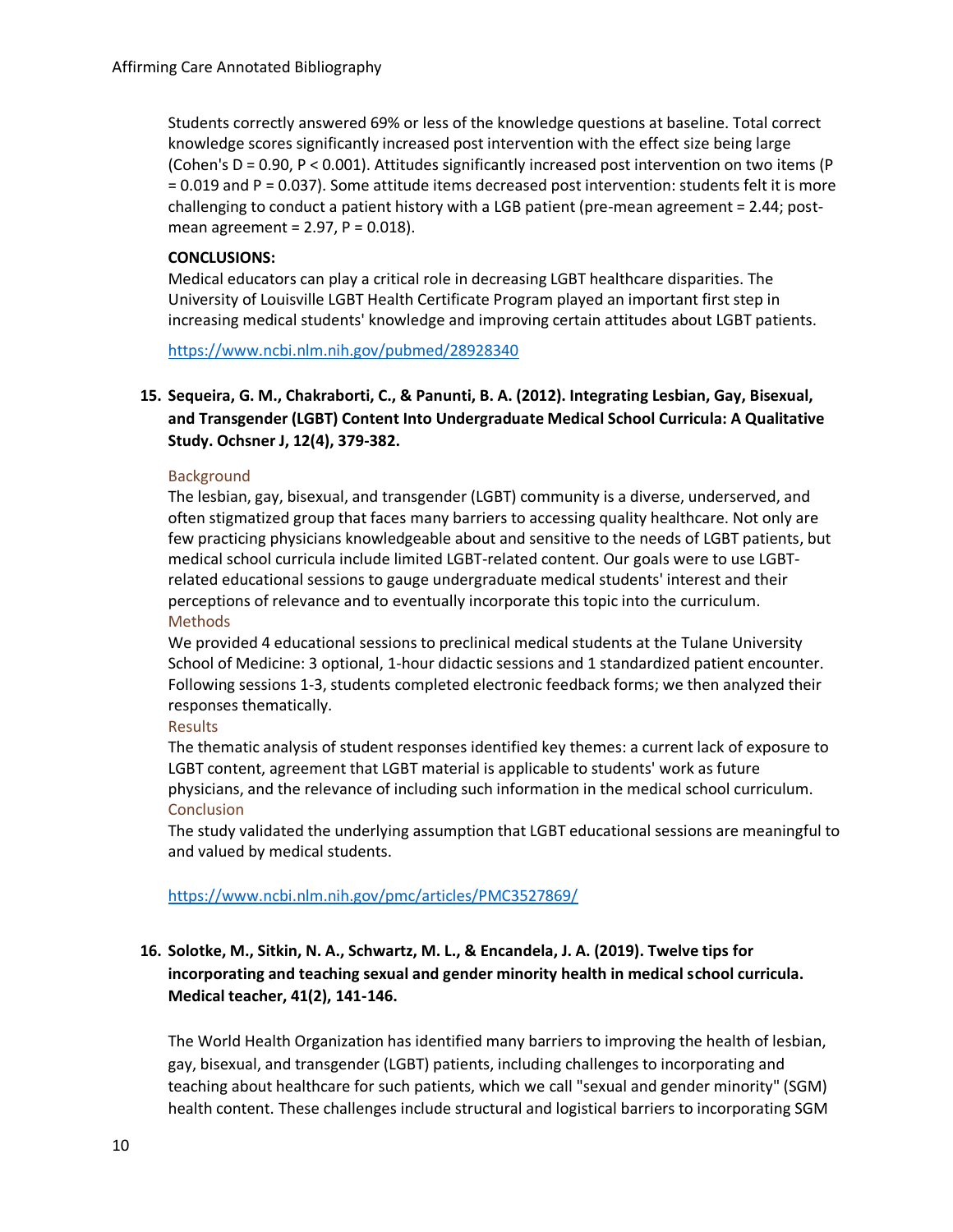health content into undergraduate medical curricula, as well as lack of support in identifying high-quality pedagogical methods for teaching this material. Here, we provide twelve tips for incorporating and teaching SGM health curricular content in undergraduate medical education, including resources and strategies to support individual educators. Based on our success in developing and implementing this content, we believe that our approach can be effectively used by individual educators aiming to incorporate SGM health curricular material into their teaching, and to support individuals or groups championing the inclusion of a SGM health topical sequence in medical curricula.

<https://www.ncbi.nlm.nih.gov/pubmed/29179617>

## **17. Streed, C. G., & Davis, J. A. (2018). Improving clinical education and training on sexual and gender minority health. Current Sexual Health Reports, 10(4), 273-280.**

#### **Purpose of Review**

Sexual and gender minority (SGM) populations, including lesbian, gay, bisexual, transgender, and queer (LGBTQ) individuals, continue to experience significant health and healthcare disparities. One mechanism proposed to address these disparities is improving the education of healthcare professionals. This narrative review summarizes recent trends specifically in medical education related to LGBTQ/SGM populations and highlights examples of curricular innovations. **Recent Findings**

Efforts are described in all levels of medical education. The predominant contributions to literature include documenting the current state of education and patient care, including further defining gaps. There are many reports of educational efforts in various institutions, with reports of outcomes mostly in the domain of activity acceptability and learner self-efficacy. Interventions have been developed by both faculty and learners with broad acceptability and perceived value.

#### **Summary**

Existing publications continue to point out needed research in LGBTQ/SGM medical education. We also identify areas for additional innovation efforts.

<https://link.springer.com/article/10.1007/s11930-018-0185-y>

## **18. Stryker, S. D., Pallerla, H., & Pickle, S. (2019). Considerations on medical training for genderaffirming care: motivations and perspectives. International Journal of Transgenderism, 21(1), 79-88. doi:10.1080/15532739.2019.1689880**

*Background:* Many transgender individuals lack access to needed medical care, partially due to a lack of providers with experience in gender-affirming healthcare.

*Aims:* The purpose of this study was to identify professional motivators for medical providers seeking out training in gender-affirming care and to define which training experiences were most beneficial to their career development. By identifying experienced providers' recommendations on which training modalities are most relevant to their practice, we aim to suggest future directions for medical education initiatives to effectively expand the transgender care workforce.

*Methods:* A voluntary cross-sectional electronic survey was distributed through professional listservs and publicly-available referral lists to interdisciplinary providers who self-identified as having experience in providing care to transgender individuals.

*Results:* One hundred and fifty-three (n = 153) physicians, physician assistants, or advancepractice nurses responded to the survey. The majority (96.7%) were located in the United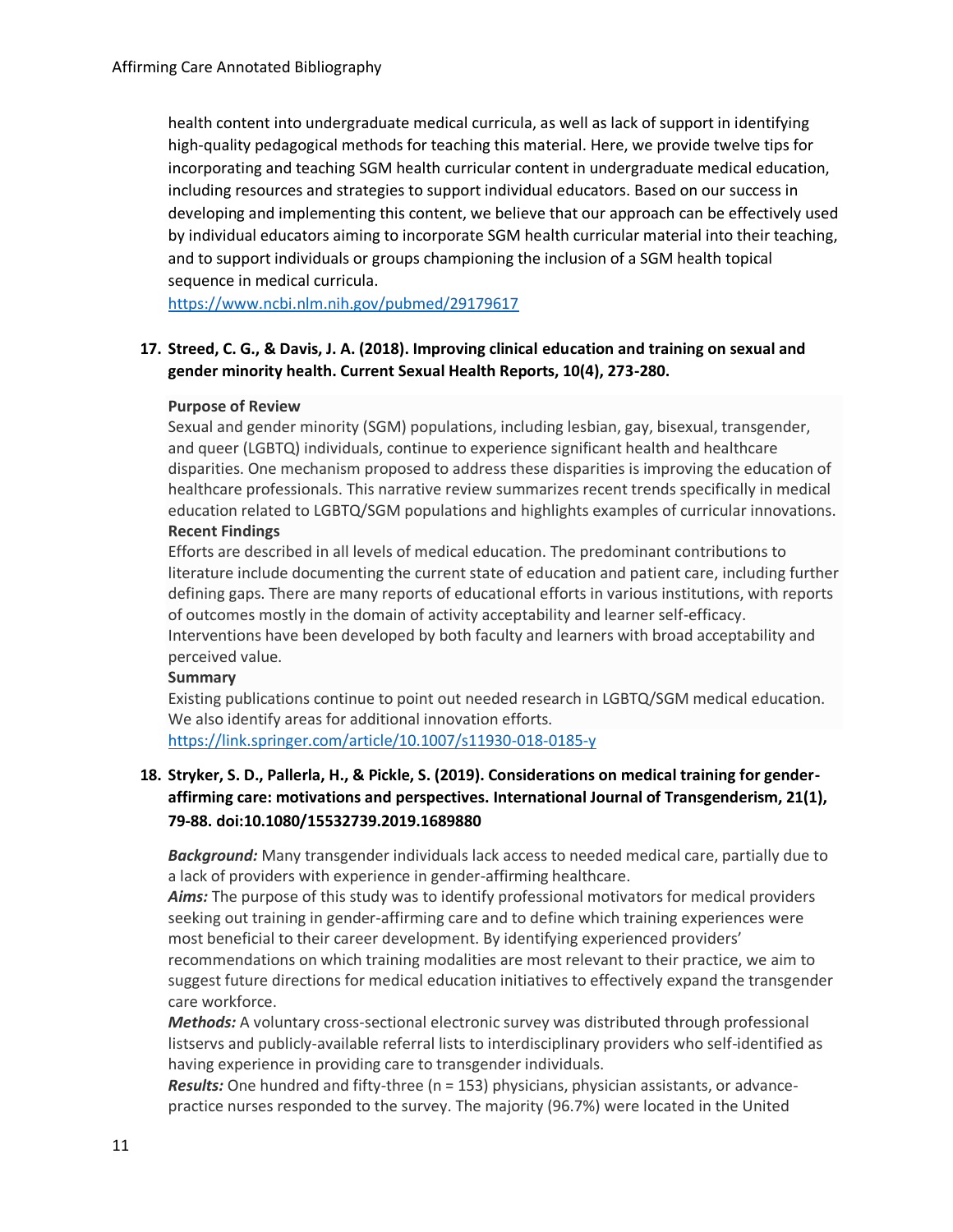States, representing 37 states. The two most common motivators for seeking out training in gender-affirming care were filling a need in the community (73.0%) and/or having met a transgender-identified person in a clinical setting who requested care (63.8%). While many providers gained skills independently (57.3%), the two most commonly-available training opportunities were professional conferences (57.3%) and mentorship (41.3%). Respondents were most likely to recommend that others in their field be trained via structured clinical experience (e.g., a rotation or longitudinal exposure during training), rather than additional didactic training.

*Discussion:* This study identifies key high-yield training methodologies which could improve access to quality gender-affirming healthcare. Through integration of structured clinical experiences during training, direct clinical mentorship, and professional development at conferences on gender-affirming care, the workforce of welcoming and prepared healthcare providers for transgender patients will increase. This will lead to a tremendous improvement on access to gender-affirming care in our communities.

<https://www.tandfonline.com/doi/abs/10.1080/15532739.2019.1689880?journalCode=wijt21>

## **19. Thomas, D. D., & Safer, J. D. (2015). A Simple Intervention Raised Resident-Physician Willingness to Assist Transgender Patients Seeking Hormone Therapy. Endocr Pract, 21(10), 1134-1142. doi:10.4158/EP15777.OR**

### **OBJECTIVE:**

Lack of physician knowledge about transgender medicine is a barrier to care. An intervention with medical students changed attitudes about providing transgender medical care, but it is unknown whether at the level of postgraduate education an intervention could have a similar effect. We conducted such an intervention with resident-physicians.

#### **METHODS:**

An intervention on transgender medicine covering the durability of gender identity and hormonal treatment regimens was added to the curriculum for residents. An anonymous survey assessed the residents' knowledge and willingness to assist with hormonal therapy before and after the lecture.

#### **RESULTS:**

The percent of residents who agreed that they felt sufficiently knowledgeable to assist with hormonal therapy for a female-to-male patient increased significantly, from 5% before to 76% following the lecture (χ(2), 24.7; degrees of freedom, 1; P<.001). The percent of residents who reported that they felt sufficiently knowledgeable to assist with hormonal therapy for a male-tofemale patient increased significantly, from 5% before to 71% following the lecture (χ(2), 24.0; degrees of freedom, 1; P<.001). The intervention increased resident knowledge about hormonal therapy for hypogonadal men  $(y(2), 11.4;$  degrees of freedom, 1; P<.001) and women  $(y(2), 9.4;$ degrees of freedom,  $1$ ; P = .002). The intervention made more residents agree that gender identity has a biologic basis that remains constant (P<.001) and that hormonal and surgical therapies should be offered ( $P = .047$ ).

## **CONCLUSION:**

The lecture significantly increased residents' knowledge and willingness to assist with hormonal therapy for transgender patients.

<https://www.ncbi.nlm.nih.gov/pubmed/26151424>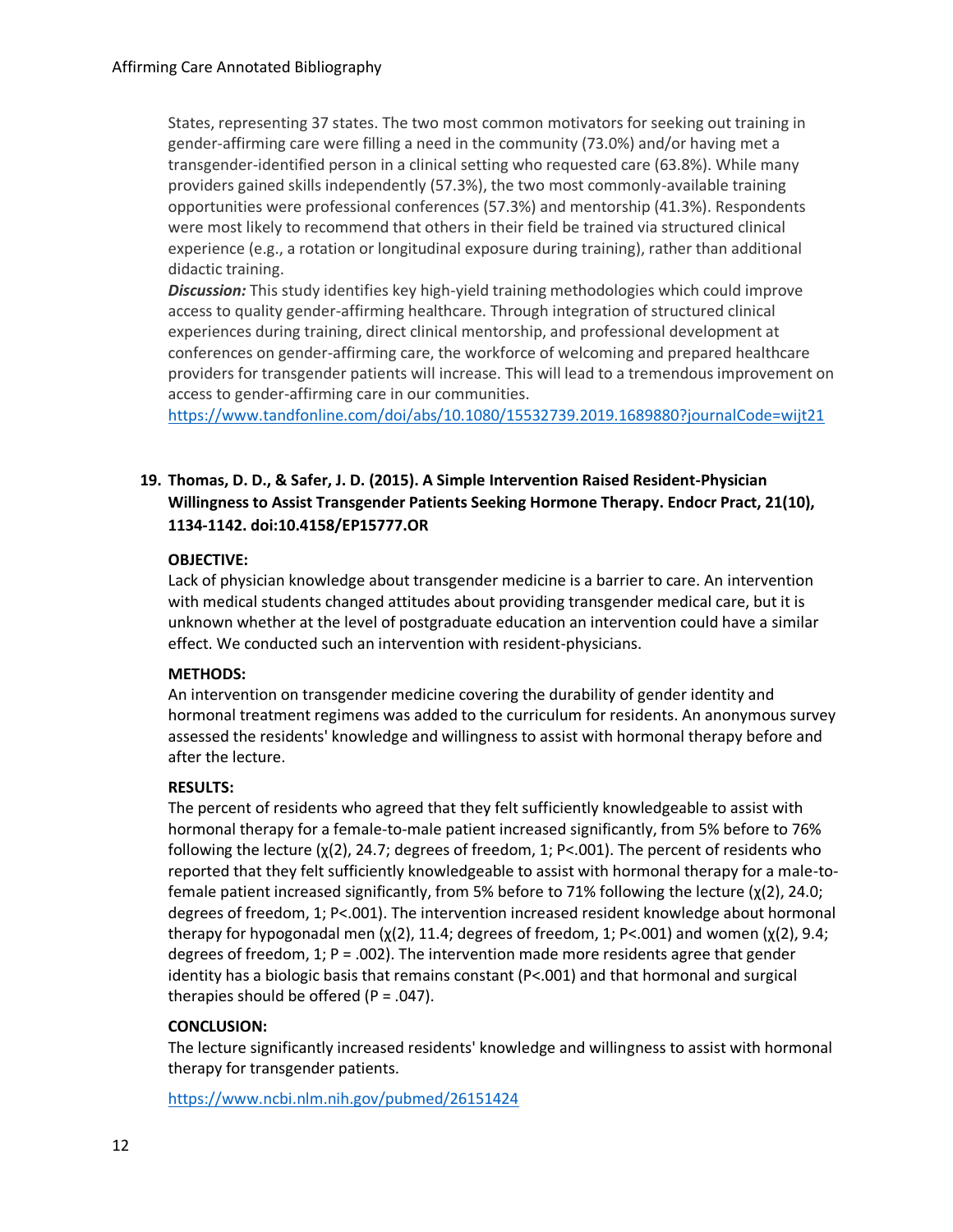# **20. Thompson, H. M., Coleman, J. A., & Kent, P. M. (2018). LGBT Medical Education: First-Year Medical Students' Self-Assessed Knowledge and Comfort with Transgender and LGB Populations. Medical Science Educator, 28(4), 693-697. doi:10.1007/s40670-018-0614-6**

### **Background**

Medical education lags with respect to care for lesbian, gay, bisexual, and transgender populations, all of which experience disparities around access to care and health outcomes. **Objective**

(1) To evaluate M1 students' perceived preparedness to care for transgender patients compared to LGB populations, (2) to identify knowledge and skills gaps, and (3) to recommend curricular developments.

#### **Methods**

An online survey was administered to M1 students (*N* = 137) and assessed knowledge of and comfort levels with special populations. Responses were compared regarding transgender and nonbinary populations to those regarding LGB ones. Analyses consisted of *t* tests of response means and natural language processing of a free-text field querying for knowledge and skills needed to work with these subpopulations.

### **Results**

With a 100% response rate, students expressed significantly lower levels of knowledge and comfort regarding transgender and nonbinary populations compared to LGB ones. Natural language processing of the sentiment of the free-text field revealed greater magnitude for transgender populations (83.7 vs. 62.1) and equal average sentiment scores (0.2). Content also revealed a greater emphasis on direct interaction with trans and nonbinary persons in order to develop gender-affirming language and skills whereas LGB content focused on acquiring knowledge of LGB health issues.

#### **Conclusions**

M1 students feel less knowledgeable about and comfort with transgender persons compared to LGB ones; they want more exposure to and interaction with trans-patient experiences in order to develop gender-affirming language and clinical practices that address the range of healthcare needs.

<https://link.springer.com/article/10.1007/s40670-018-0614-6>

## **21. Ufomata, E., Eckstrand, K. L., Hasley, P., Jeong, K., Rubio, D., & Spagnoletti, C. (2018). Comprehensive internal medicine residency curriculum on primary care of patients who identify as LGBT. LGBT health, 5(6), 375-380.**

## **PURPOSE:**

Graduate medical education curricula that provide training on LGBT healthcare are limited. The purpose of this study was to create and evaluate an LGBT curriculum for internal medicine (IM) residents.

#### **METHODS:**

The implicit association test (IAT) measuring implicit bias toward gay individuals was administered as part of a needs assessment. The curriculum was developed by a multidisciplinary team, with objectives derived from the Association of American Medical Colleges' curricular recommendations and the Fenway Guide to Lesbian, Gay, Bisexual, and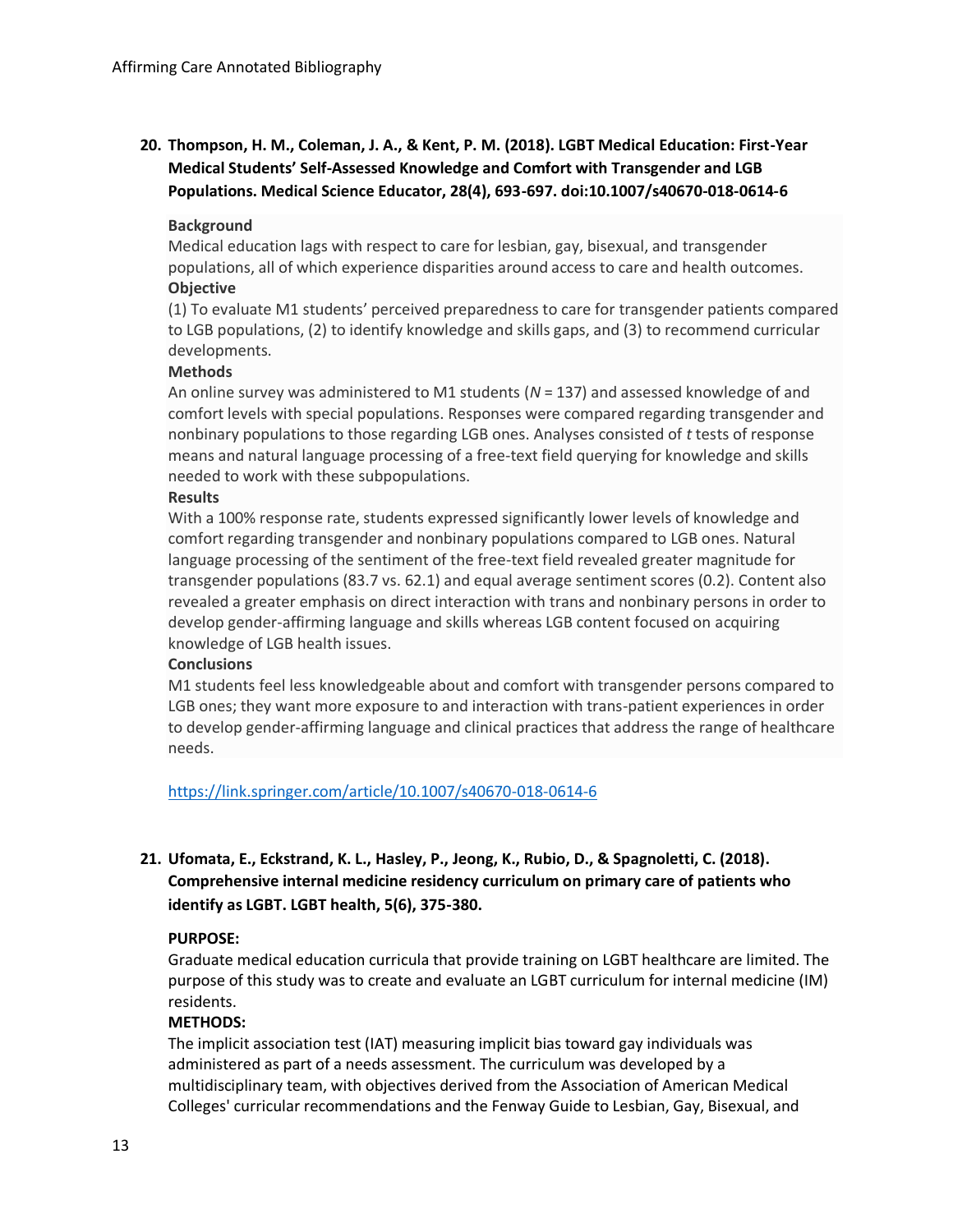Transgender Health. Surveys assessed residents' perceptions of the importance of primary care for LGBT patients, and their knowledge of and confidence in providing primary care to LGBT patients. Faculty also rated the usability of the curricular materials. **RESULTS:**

The IAT showed a slight preference for straight people compared with gay people, with an average "D score" of 0.27 ± 0.42. The importance of receiving education about the primary care of LGB patients was rated as high across the pre- to postsurveys. Knowledge improved with participation in the curriculum (average overall score: 42% pre- vs. 66% postsurvey, p < 0.0001). Participants' confidence in their ability to provide information to LGBT patients about resources for community engagement and to implement gender-neutral practices in their clinics increased significantly ( $p < 0.05$ ).

### **CONCLUSION:**

This curriculum pilot demonstrated an improvement in IM residents' knowledge of and confidence in providing care to LGBT patients. Our results suggest that curricular materials can be developed by experts in LGBT health and utilized effectively by nonexpert faculty to increase residents' knowledge and confidence regarding LGBT healthcare. <https://www.ncbi.nlm.nih.gov/pubmed/30141734>

## **22. Underman, K., Giffort, D., Hyderi, A., & Hirshfield, L. E. (2016). Transgender Health: A Standardized Patient Case for Advanced Clerkship Students. MedEdPORTAL, 12, 10518. doi:10.15766/mep\_2374-8265.10518**

**Introduction:** Transgender patients experience poor health outcomes and often avoid seeking medical care because of negative encounters with providers. Despite growing awareness of the health disparities transgender patients face, there is very little curricular time in medical schools to improve medical students' knowledge and skills for caring for transgender patients. This standardized patient (SP) case was developed for use in a communication challenges workshop for advanced clerkship students in order to address working with transgender patients. **Methods:** This formative SP encounter takes place in a classroom as part of a half-day workshop on communication challenges with patients. We developed the case to focus specifically on skills related to obtaining patients' preferred names and pronouns, as well as taking an appropriate patient history. Materials for SP recruitment, SP training, and case implementation are included within this publication. **Results:** In preliminary uses of the case, 80% of students (*N* = 64) agreed or strongly agreed that it had increased their skills for working with transgender patients. Observational data from the debrief discussions also revealed that medical students perceived gaps in their medical training regarding LGBT health and expressed interest in their program incorporating more information on transgender health. **Discussion:** This case adds to a growing number of curricular interventions to address medical students' knowledge and skills with regard to lesbian, gay, bisexual, and transgender (LGBT) patients and, as a result, aims to address health disparities in LGBT patient populations.

<https://www.mededportal.org/publication/10518/>

**23. Vance, S. R., Jr., Lasofsky, B., Ozer, E., & Buckelew, S. M. (2018). Teaching paediatric transgender care. Clin Teach, 15(3), 214-220. doi:10.1111/tct.12780**

**BACKGROUND:**